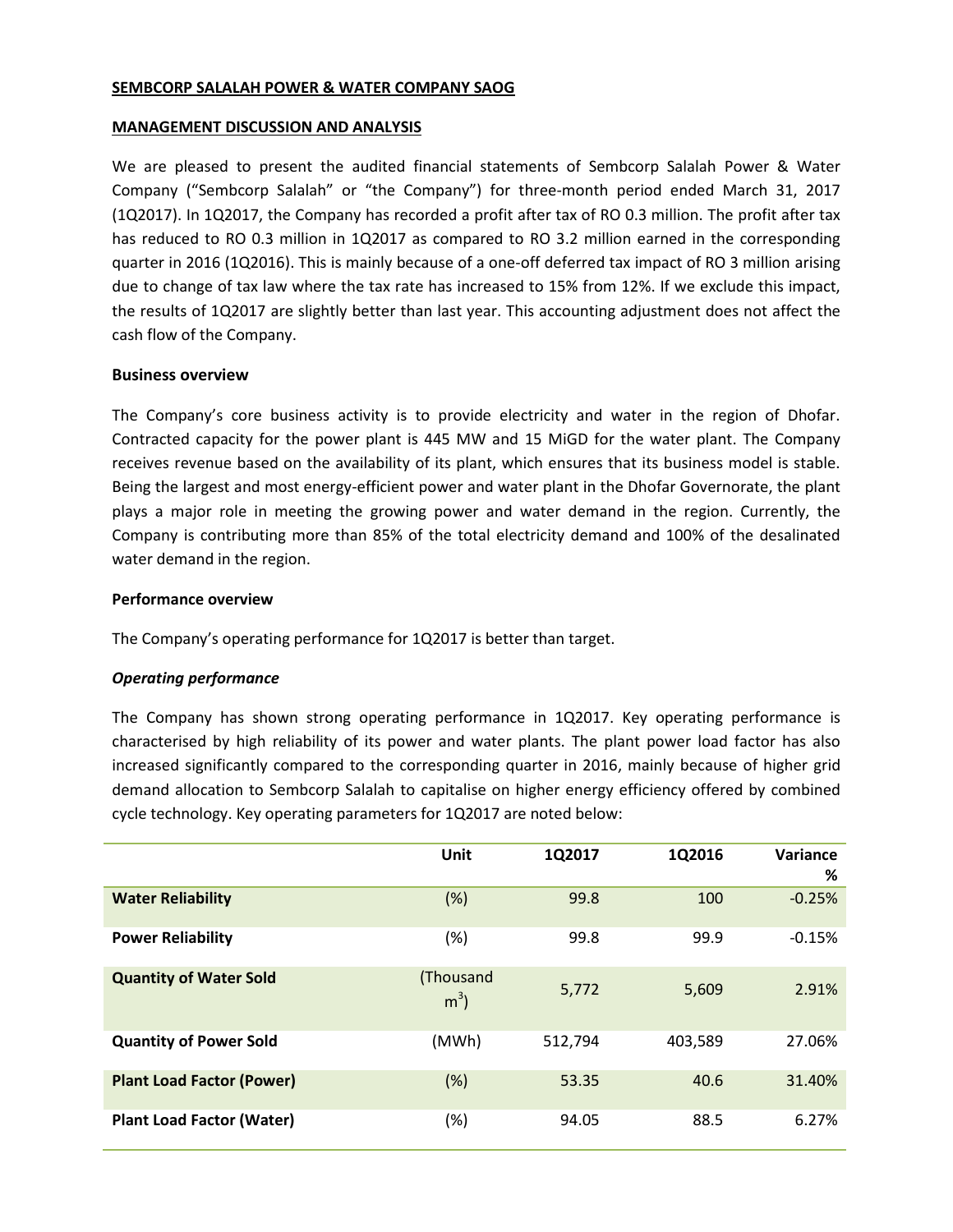## *Financial performance*



Key financial performance indicators are shown below:

# *1Q2017 Profit after tax*

Profit after tax reduced from RO 3.18 million in 1Q2016 to RO 0.27 million in 1Q2017. The significant variances are elaborated in the following waterfall chart.



A brief analysis and characteristics of the major components of the profit or loss is presented below: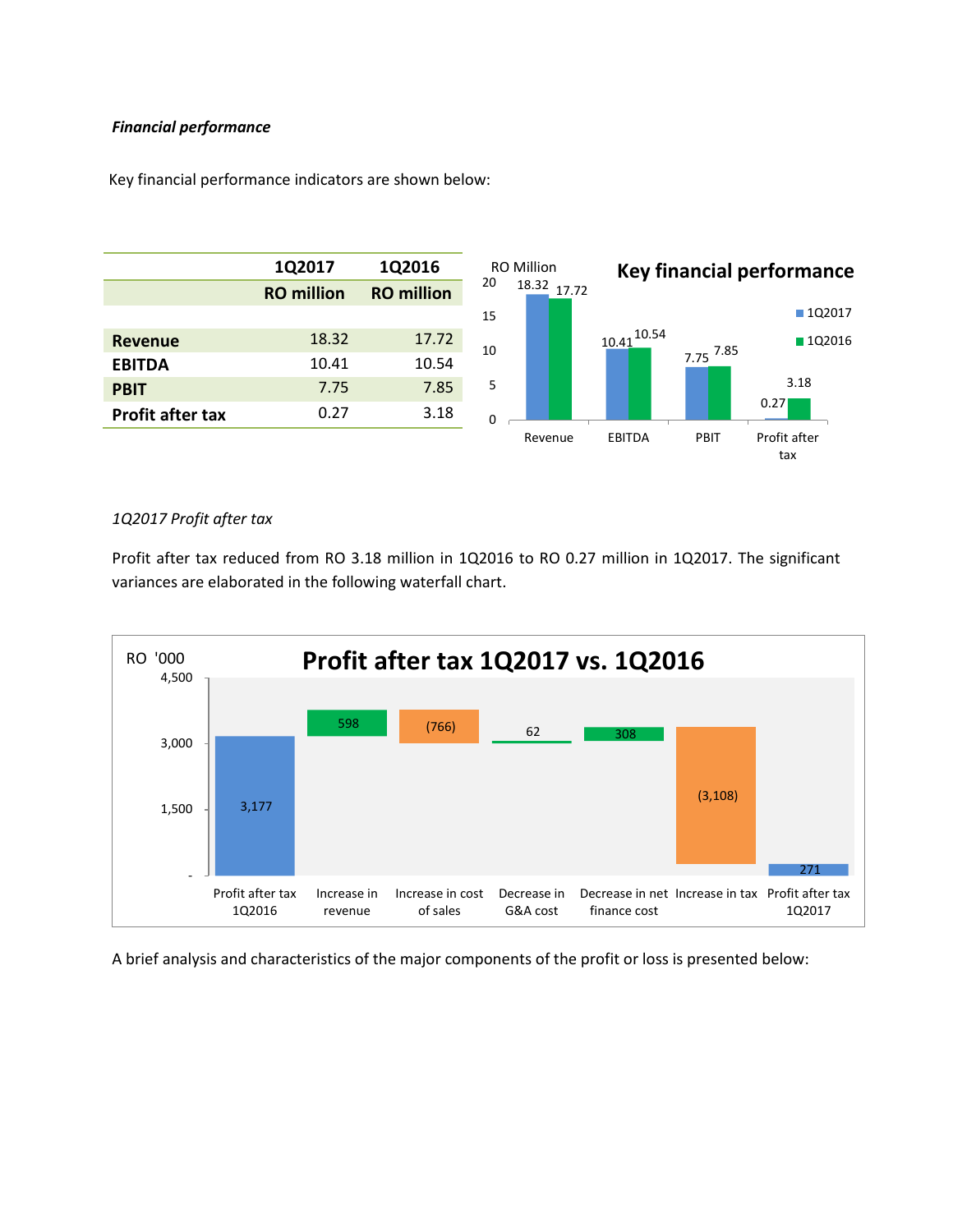#### *Revenue*

Power contributes 48% (excluding fuel charge), water 22% and fuel charge 30% to the total revenue. Fuel charge revenue is a pass through and is calculated based on consumption of natural gas calculated by the Plant model. 1Q2017 Revenue has increased by 3% as compared to the corresponding period last year. The increase was mainly due to higher plant load factor that resulted in increased fuel charge and variable energy charge revenue.

## *Cost of sales*

Cost of sales mainly comprises depreciation of property, plant and equipment, fuel cost and operations & maintenance (O&M) cost. Cost of sales has increased compared to the same period in 2016 as a result of higher fuel cost, O&M cost, and Long-Term Maintenance Agreement (LTMA) cost. Fuel cost increased due to increase in plant load factor and gas price indexation adjustment. As fuel cost is pass through in nature, there is a corresponding





increase in fuel charge revenue as mentioned above. O&M and LTMA costs have increased mainly due to higher maintenance activities and increase in factored fired hours respectively as compared to last year.

## *Net finance cost*

Net finance cost decreased in 1Q2017 compared to 1Q2016 due to the scheduled repayment of part of the term loan in line with its financing documents.

## *Tax expense*

Tax expenses increased by RO 3.1 million compared to 1Q2016 which is mainly because of a one-off deferred tax impact of RO 3 million resulting from the increase in tax rate from 12% to 15%.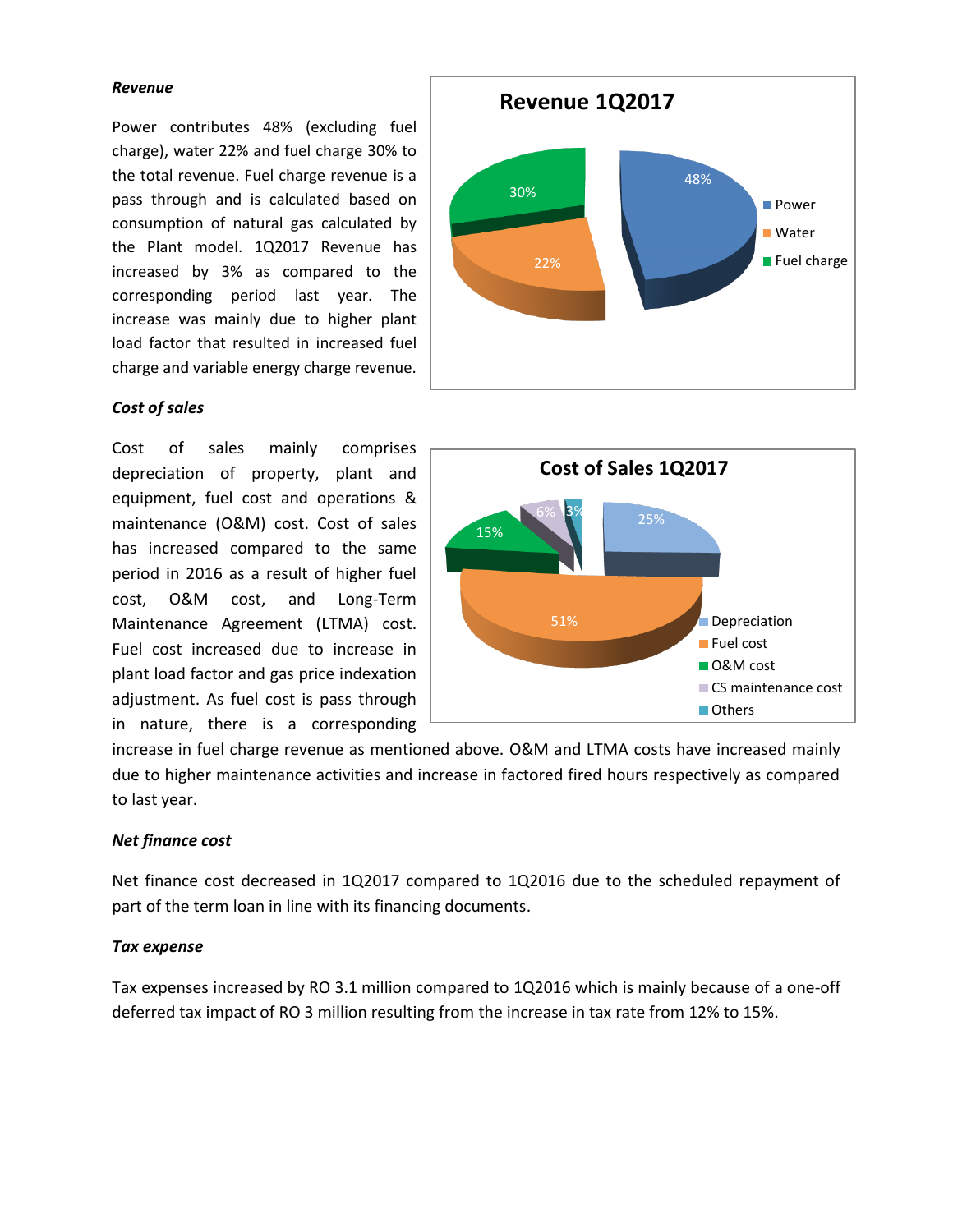## *Financial position*

|                          |            | as at         | as at            | as at         |
|--------------------------|------------|---------------|------------------|---------------|
|                          |            | 31 March 2017 | 31 December 2016 | 31 March 2016 |
| Total assets             | RO million | 343.03        | 349.24           | 354.48        |
| <b>Total liabilities</b> | RO million | 256.83        | 261.21           | 277.49        |
| Shareholders' funds      | RO million | 101.10        | 104.26           | 102.64        |
| Shareholders' equity     | RO million | 86.20         | 88.04            | 76.99         |
| Current ratio            |            | 1.34:1        | 1.50:1           | 1.24:1        |
| Gearing ratio            |            | 72:28         | 72:28            | 75:25         |
| Net assets per share     | RO/share   | 0.106         | 0.109            | 0.108         |

## *Risks and concerns*

On February 19. 2017, the Government of Oman promulgated new income tax law via Royal Decree No. 9/2017, which introduced significant changes in the tax law as detailed below:



As a result of the increase in tax rate from 12% to 15%, deferred tax expense increased by RO 3.1 million including a one-off deferred tax impact of RO 3 million on deferred tax liability pertaining to prior years. This one-off deferred tax adjustment does not affect the cash flows for the year 2017.

Withholding tax on interest and services might also have an impact on the profitability of the Company. The new tax law could have an impact of up to RO 4 million on the profitability of the Company without considering relief from OPWP under the change of law clause of PWPA.